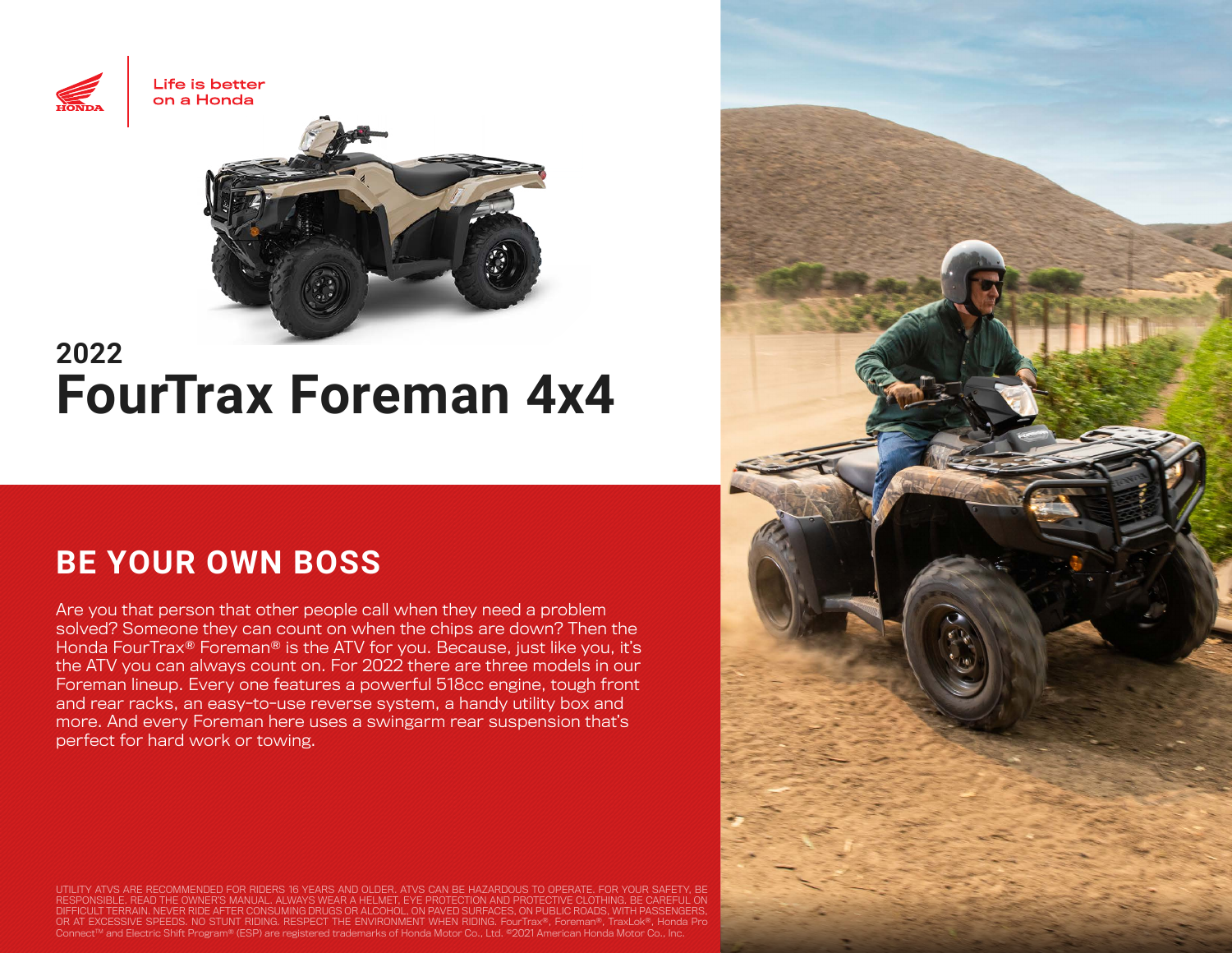



**FourTrax Foreman 4x4**



Honda PHANTOM CAMO

## **FourTrax Foreman 4x4 EPS**



SWINGARM SUSPENSION

The Foreman 4x4 rear swingarm with its solid axle provides superior capability for towing and hauling. Its long suspension stroke and plush seat let you tackle your favorite trail or the toughest chores in comfort all day long.



**FourTrax Foreman 4x4 ES EPS**

Honda PHANTOM CAMO





RIOR YEAR MODEL SHOWN

**PAR MODEL** 

### FRONT AND REAR CARGO RACKS

The Foreman's racks feature strong, steel construction, and a larger flat area. Better yet, they're designed to integrate with our Honda Pro-Connect<sup>™</sup> system. You can quickly attach and detach Honda accessories like our cargo boxes, without tools, for added flexibility and convenience.

### FEATURES & BENEFITS





### POWERFUL 518cc ENGINE

Every 2022 Foreman 4x4 model features a tough 518cc engine with the horsepower and torque that you need for great performance. This power also gives it better hill-climbing ability. Bottom line: Work or play, this is one ATV that always delivers!

### ELECTRIC REVERSE

Available on our Electric Shift Program™ (ESP) models, this single lever is a big improvement when it comes to convenience and ease of operation. It's especially useful when you have to shift from forward to reverse repeatedly, like when you're plowing snow.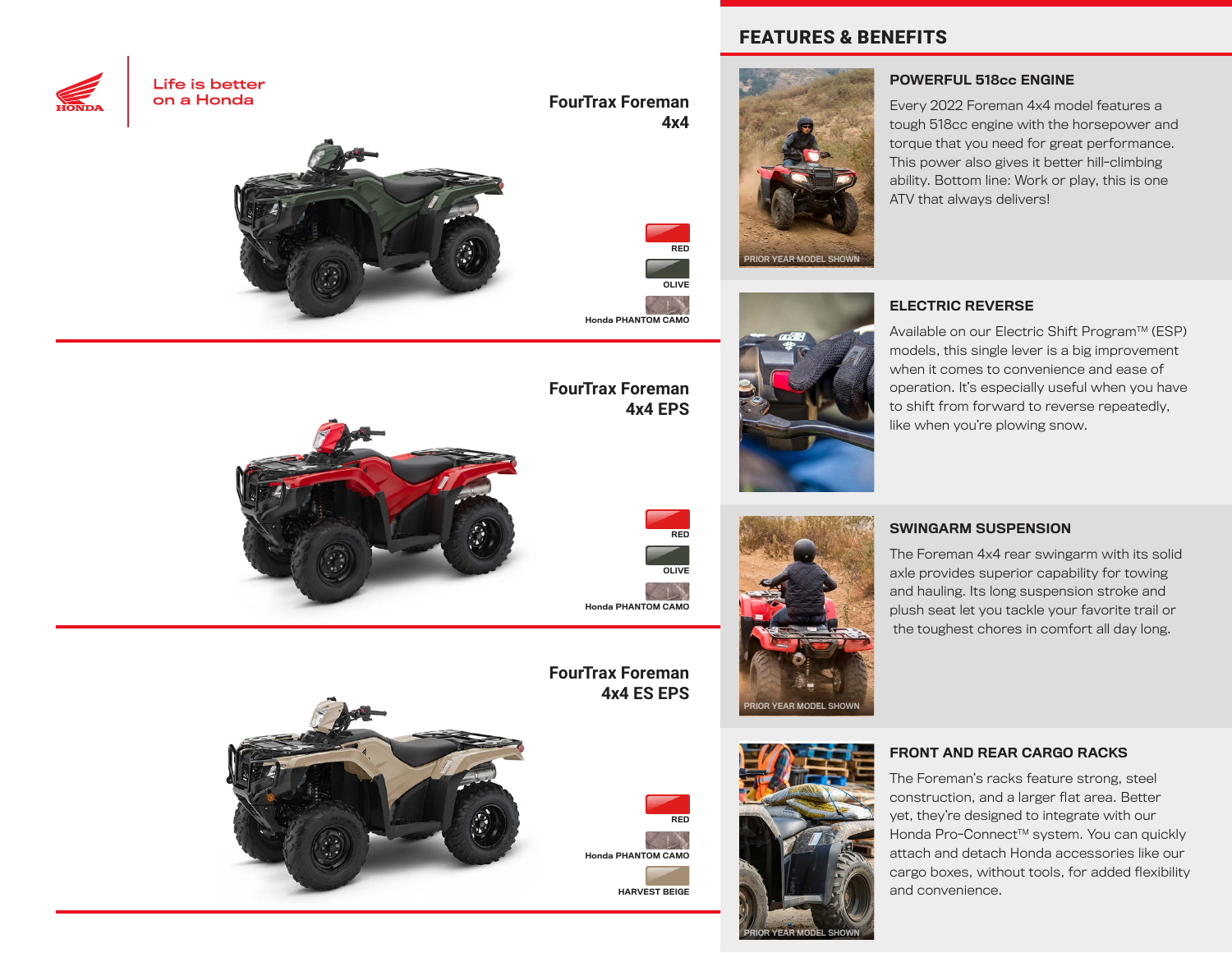

## 2022 **FOURTRAX FOREMAN 520**





FourTrax Foreman 4x4 FourTrax Foreman 4x4 EPS FourTrax Foreman 4x4 ES EPS

| <b>ENGINE TYPE</b>         | 518cc liquid-cooled OHV longitudinally<br>mounted single-cylinder four-stroke                          | 518cc liquid-cooled OHV longitudinally<br>mounted single-cylinder four-stroke                          | 518cc liquid-cooled OHV longitudinally<br>mounted single-cylinder four-stroke                          |
|----------------------------|--------------------------------------------------------------------------------------------------------|--------------------------------------------------------------------------------------------------------|--------------------------------------------------------------------------------------------------------|
| <b>BORE AND STROKE</b>     | 96mm x 71.5mm                                                                                          | 96mm x 71.5mm                                                                                          | 96mm x 71.5mm                                                                                          |
| <b>INDUCTION</b>           | PGM-FI                                                                                                 | PGM-FI                                                                                                 | PGM-FI                                                                                                 |
| <b>IGNITION</b>            | Fully-transistorized type with electronic advance                                                      | Fully-transistorized type with electronic advance                                                      | Fully-transistorized type with electronic advance                                                      |
| <b>STARTER</b>             | Electric with optional auxiliary recoil                                                                | Electric with optional auxiliary recoil                                                                | Electric with optional auxiliary recoil                                                                |
| <b>COMPRESSION RATIO</b>   | 9.5:1                                                                                                  | 9.5:1                                                                                                  | 9.5:1                                                                                                  |
| <b>CLUTCH</b>              | Automatic                                                                                              | Automatic                                                                                              | Automatic                                                                                              |
| <b>TRANSMISSION</b>        | Five-speed with Reverse                                                                                | Five-speed with Reverse                                                                                | ESP Five-speed with Reverse                                                                            |
| <b>DRIVELINE</b>           | Direct front and rear driveshafts with TraxLok®<br>and front differential lock                         | Direct front and rear driveshafts with TraxLok<br>and front differential lock                          | Direct front and rear driveshafts with TraxLok<br>and front differential lock                          |
| <b>FRONT SUSPENSION</b>    | Independent double-wishbone;<br>7.28 inches of travel                                                  | Front Suspension Independent double-<br>wishbone: 7.28 inches of travel                                | Front Suspension Independent double-<br>wishbone: 7.28 inches of travel                                |
| <b>REAR SUSPENSION</b>     | Swingarm with single shock;<br>7.28 inches of travel                                                   | Swingarm with single shock;<br>7.28 inches of travel                                                   | Swingarm with single shock;<br>7.28 inches of travel                                                   |
| <b>FRONT BRAKES</b>        | Dual hydraulic 190mm discs                                                                             | Dual hydraulic 190mm discs                                                                             | Dual hydraulic 190mm discs                                                                             |
| <b>REAR BRAKES</b>         | Sealed 160mm mechanical drum                                                                           | Sealed 160mm mechanical drum                                                                           | Sealed 160mm mechanical drum                                                                           |
| <b>FRONT TIRES</b>         | 25 x 8-12                                                                                              | 25 x 8-12                                                                                              | 25 x 8-12                                                                                              |
| <b>REAR TIRES</b>          | 25 x 10-12                                                                                             | 25 x 10-12                                                                                             | 25 x 10-12                                                                                             |
| <b>LENGTH</b>              | 82.8 inches                                                                                            | 82.8 inches                                                                                            | 82.8 inches                                                                                            |
| <b>WIDTH</b>               | 47.4 inches                                                                                            | 47.4 inches                                                                                            | 47.4 inches                                                                                            |
| <b>HEIGHT</b>              | 48.0 inches                                                                                            | 48.0 inches                                                                                            | 48.0 inches                                                                                            |
| <b>WHEELBASE</b>           | 50.0 inches                                                                                            | 50.0 inches                                                                                            | 50.0 inches                                                                                            |
| <b>TOWING CAPACITY</b>     | 848 pounds                                                                                             | 848 pounds                                                                                             | 848 pounds                                                                                             |
| <b>GROUND CLEARANCE</b>    | 7.5 inches                                                                                             | 7.5 inches                                                                                             | 7.5 inches                                                                                             |
| <b>CURB WEIGHT</b>         | 636 pounds (includes all standard equipment,<br>required fluids and a full tank of fuel-ready to ride) | 649 pounds (Includes all standard equipment,<br>required fluids and a full tank of fuel-ready to ride) | 654 pounds (Includes all standard equipment,<br>required fluids and a full tank of fuel-ready to ride) |
| <b>FUEL CAPACITY</b>       | 3.9 gallons, including 1.3-gallon reserve                                                              | 3.9 gallons, including 1.3-gallon reserve                                                              | 3.9 gallons, including 1.3-gallon reserve                                                              |
| <b>TURNING RADIUS</b>      | 10.5 feet                                                                                              | 10.5 feet                                                                                              | 10.5 feet                                                                                              |
| <b>FRONT RACK CAPACITY</b> | 88 pounds                                                                                              | 88 pounds                                                                                              | 88 pounds                                                                                              |
| <b>REAR RACK CAPACITY</b>  | 176 pounds                                                                                             | 176 pounds                                                                                             | 176 pounds                                                                                             |

One Year Included Transferable, limited warranty

**Optional** Extended coverage available with a HondaCare Protection Plan<sup>®</sup>.